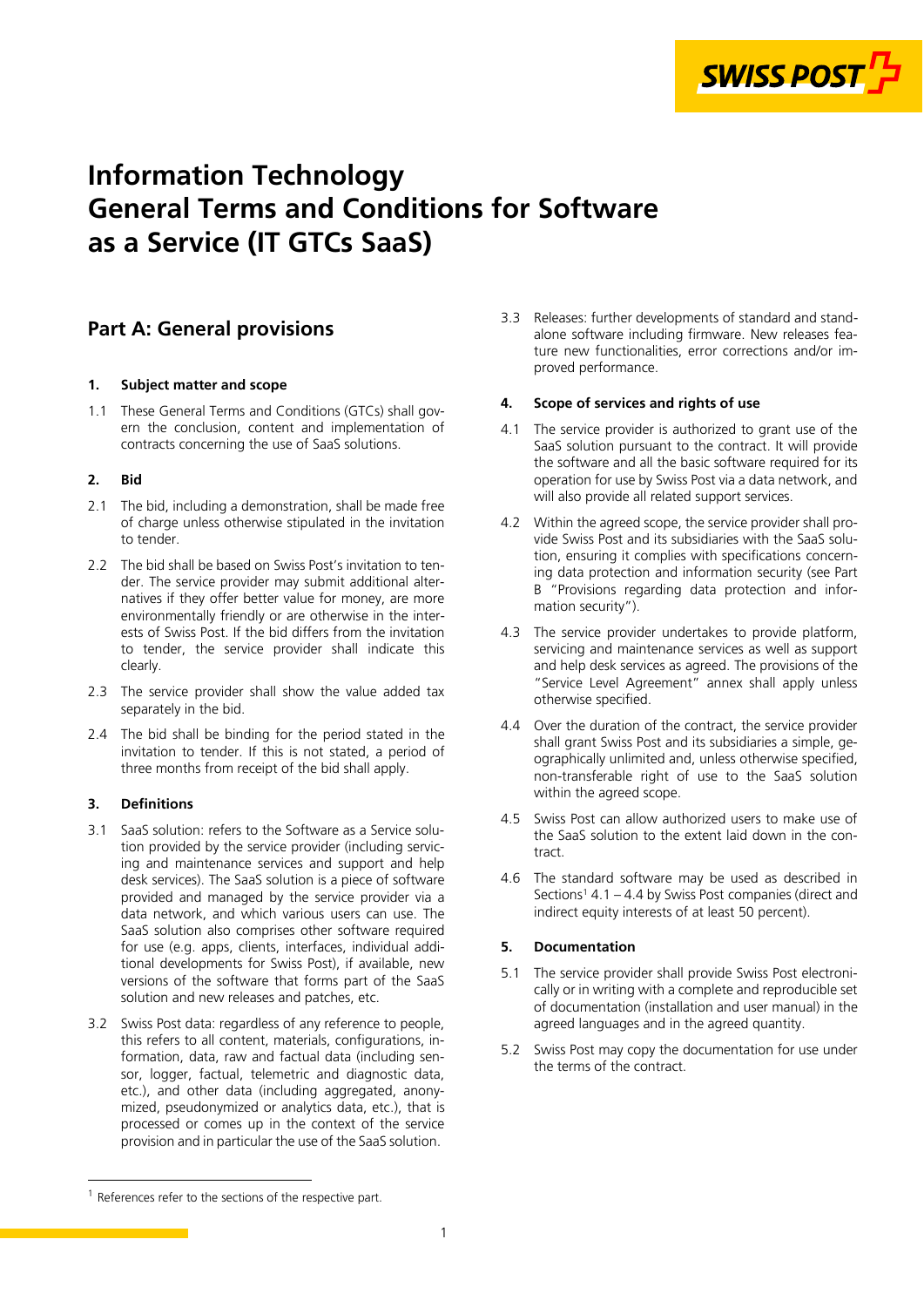#### **6. Instruction**

6.1 The service provider shall, at Swiss Post's request, provide a level of instruction to be agreed on the basis of capacity and the number of persons involved.

#### **7. Employees, operational provisions**

- 7.1 The service provider shall only deploy carefully selected and well-trained employees who possess the required skills and public-sector authorization (if needed) to provide the services.
- 7.2 When providing services on site, the service provider undertakes to adhere to the operational provisions, the internal regulations and security provisions (in particular with regard to information security and data protection) of Swiss Post.

#### **8. Involvement of third parties**

- 8.1 The service provider may not engage third parties to provide its services (e.g. subcontractors, subsuppliers) without the prior written approval of Swiss Post. The service provider shall remain responsible for the contractual performance of the services provided by the engaged third parties.
- 8.2 The service provider will impose on the engaged third parties the obligations set out in this section and, in particular, sections 7 (Employees, operational provisions), 9 (Occupational health and safety, working conditions and the principle of equal pay for men and women), [15](#page-2-0) [\(Confidentiality](#page-2-0)) and [16](#page-2-0) [\(Data protection,](#page-2-0)  [information security and postal and banking secrecy](#page-2-0)).
- 8.3 These third parties are not entitled to enter into any subcontractual relationships of their own without the prior consent of Swiss Post. The service provider must include provisions to this effect in its agreements with the third parties engaged.

#### **9. Occupational health and safety, working conditions and the principle of equal pay for men and women**

9.1 If the service provider has its head offices or branch offices in Switzerland, it shall comply with the provisions on health and safety and working conditions that apply in Switzerland as well as with the principle of equal pay for men and women. Working conditions shall be those set forth in the collective and standard employment contracts or, in their absence, the customary working conditions that apply at the location and to the occupation in question. If the service provider has its head office abroad, it shall comply with the applicable provisions at the place where the service is performed.

# **10. Remuneration and invoicing**

10.1 The contractually agreed remuneration shall cover all services required to fulfil the contract properly.

- 10.2 More particularly, the remuneration covers the costs of providing the software for use and usage, the granting of those usage rights agreed upon, maintenance, support/help desk services, documentation costs, public expenses (including VAT, unless explicitly regulated otherwise in the price list) and security/compliance (e.g. data security, data protection). All remuneration agreed upon is subject to the currently applicable rate of VAT.
- 10.3 The service provider shall issue invoices in accordance with a payment schedule or after providing the services.
- 10.4 VAT will be indicated separately on the invoice.
- 10.5 The contractually agreed payment conditions and payment periods shall apply.
- 10.6 If advance payments are agreed, Swiss Post may require the service provider to provide surety at its own expense in the form of a first-class bank or insurance guarantee.
- 10.7 Where Swiss Post and/or Swiss Post companies (direct and indirect equity interests of at least 50 percent) use the services of the service provider, the relative fees shall be cumulated for the purposes of calculating discounts.

# **11. Place of performance**

- 11.1 For an SaaS solution, the location of the data center is the place of performance for its operation and the premises of the client are the place of performance for its use.
- 11.2 Additional performance activities shall be carried out on site or via remote access at the service provider's business premises by agreement between the parties.

# **12. Default**

- 12.1 If the service provider fails to comply with firmly agreed deadlines (expiration date transactions), it shall automatically be deemed to be in default, and in other cases after being sent a reminder.
- 12.2 If the service provider enters into default, it will be liable to pay a contractual penalty unless it can prove that it is not at fault. This shall amount to 0.5% per day of delay, but not more than 10% of the total remuneration. It shall also be payable if the services are accepted. Payment of the contractual penalty shall not release the service provider from the requirement to comply with its contractual obligations. The contractual penalty shall be paid in addition to any compensation claims.
- 12.3 No contractual penalties shall be payable if automatic credits (e.g. service credits) for default consequences have been agreed in connection with the SLA service catalogue.

# **13. Warranty**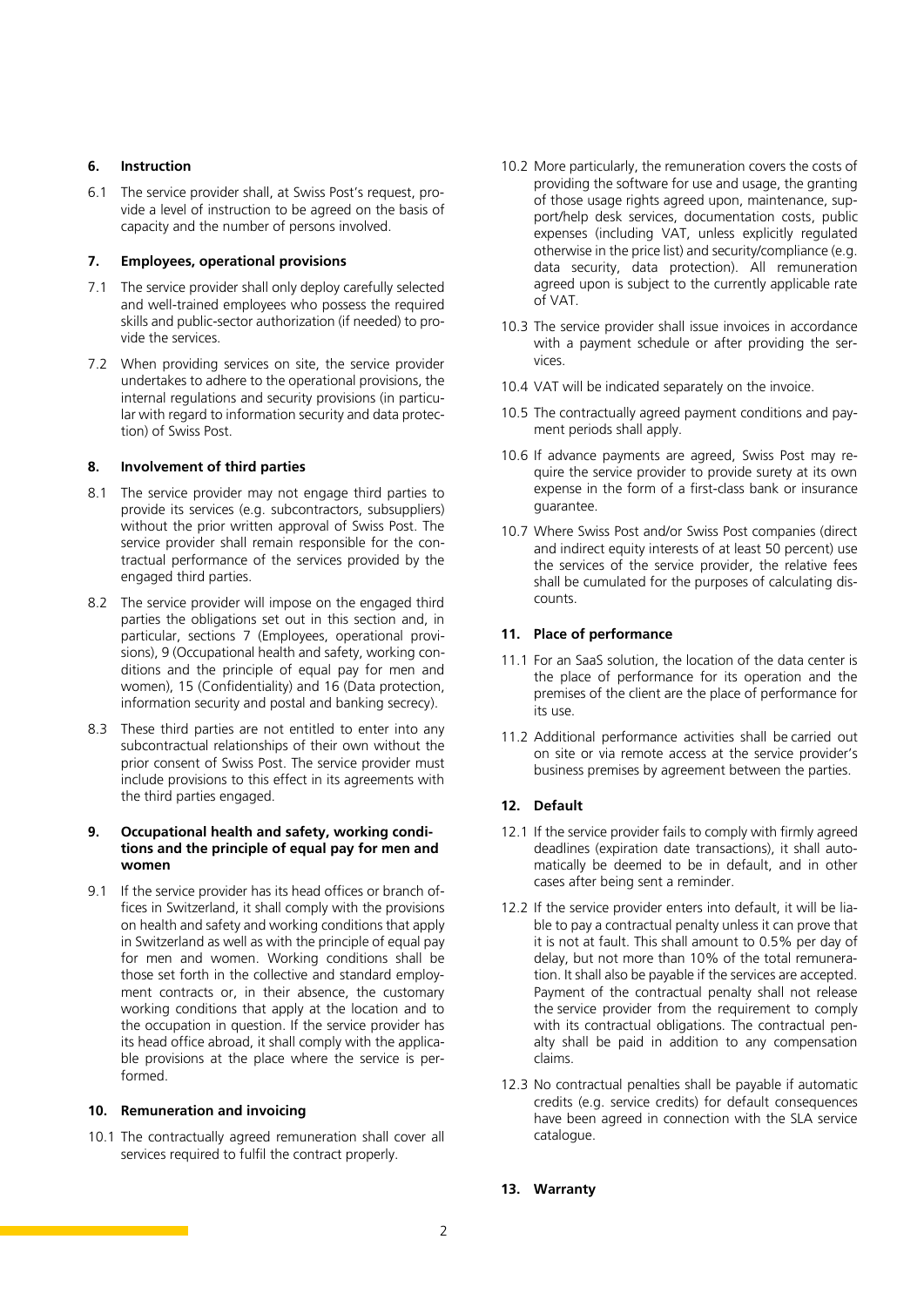- <span id="page-2-0"></span>13.1 The service provider shall guarantee the availability of the software supplied for usage with all agreed, warranted features required for usage as agreed for the full term of the contract and that the applicable legal provisions will be met.
- 13.2 The service provider guarantees that it has all rights required to provide its services in accordance with the contract and that it is entitled to grant Swiss Post the usage rights to the software to the contractually agreed extent.
- 13.3 Swiss Post may report defects (e.g. in the SaaS solution) at any time over the course of the contract.
- 13.4 The service provider undertakes to rectify any faults and defects which may have emerged at its own cost. If necessary, it shall provide Swiss Post with a suitable replacement for the software or a workaround solution while any defect is being rectified.
- 13.5 If the service provider fails to rectify faults or defects within a reasonable period of time despite an extension of time in writing, particularly in accordance with the terms agreed in the SLA, and/or fails to provide Swiss Post with a suitable replacement despite the requirement to do so, Swiss Post may choose between the options of a reduction in remuneration reflecting the decrease in value or withdrawal from the contract.
- 13.6 If damage is caused as a result of a defect, the service provider shall also be liable for making amends.

#### **14. Liability**

- 14.1 The parties shall be liable for any damages they cause to the other party if they fail to prove that they are not at fault.
- 14.2 Liability for slight negligence may be contractually limited.
- 14.3 Liability for personal injury shall be unlimited.
- 14.4 The parties shall be liable for the conduct of their employees and their auxiliary persons, as well as any third parties engaged (e.g. subcontractors, suppliers and substitutes) in the same manner as for their own.

# **15. Confidentiality**

- 15.1 The parties undertake to treat all facts and information that are neither evident nor publicly accessible as strictly confidential. In case of doubt, the facts and information shall be treated confidentially. The parties undertake to implement all economically reasonable and technically and organizationally feasible measures to ensure that confidential facts and information are effectively protected against unauthorized access and disclosure.
- 15.2 The duty to maintain confidentiality shall also be adhered to prior to concluding the agreement, and will continue to apply after termination of the contractual relationship.
- 15.3 No breach of the duty of confidentiality shall be deemed to have occurred in the event that confidential information has been disclosed by Swiss Post within its own Group or to third parties involved.
- 15.4 This shall apply to the service provider insofar as disclosure is necessary for the performance of the contract or provisions of the contract are disclosed by it within the Group.
- 15.5 The service provider may not publicize the fact that a business relationship exists or has existed with Swiss Post, and shall not cite Swiss Post as a reference without written consent.
- 15.6 The parties shall subject their employees and other auxiliary persons to the obligations arising from this Section 11.
- 15.7 If either party breaches the aforementioned duties of confidentiality, it shall pay a contractual penalty to the other party unless it can be proved that it was not at fault.
- 15.8 This shall amount to 10% of the total remuneration for each violation, but not more than CHF 50,000 per case. Payment of the contractual penalty shall not provide exemption from compliance with the confidentiality obligations.
- 15.9 The contractual penalty shall be paid in addition to any compensation claims.

#### **16. Data protection, information security and postal and banking secrecy**

- 16.1 The parties undertake to comply with the provisions of Swiss data protection law and, if applicable, the "Provisions regarding data protection and Information security" laid out in Part B.
- 16.2 The service provider acknowledges that all customerrelated data and information of Swiss Post of which it may become aware in connection with this agreement may be subject to postal and/or banking secrecy pursuant to Art. 321ter of the Swiss Criminal Code or Art. 47 of the Banking Act and that its disclosure remains punishable by custodial or financial penalties or fines even after the end of the business relationship.

#### **17. Protective and usage rights**

- 17.1 The service provider shall mount a defence against third-party claims arising from infringement of protective rights without delay at its own cost and risk. It shall notify Swiss Post immediately of such claims in writing and shall not object to any intervention by Swiss Post in any legal proceedings.
- 17.2 If the third party makes the claims directly against Swiss Post, the service provider shall, at Swiss Post's first request, participate in the dispute to the extent permitted under the relevant procedural rules.
- 17.3 The service provider undertakes to bear all the costs (including damages payments) incurred by Swiss Post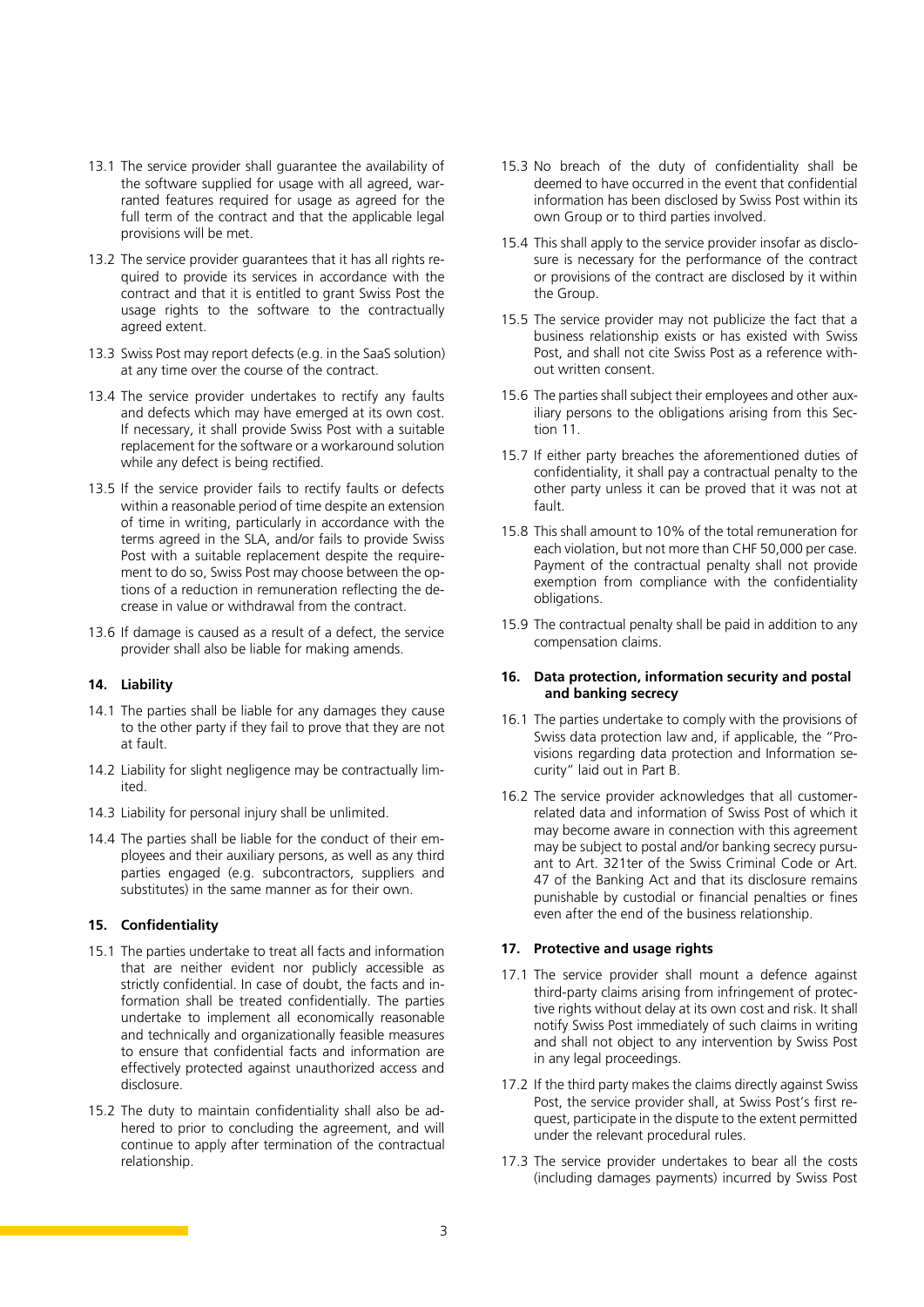<span id="page-3-0"></span>as a result of court action and/or any out-of-court settlement of the legal dispute.

- 17.4 In the event of an out-of-court settlement, the service provider need only make the agreed payment to the third party provided it has approved the payment beforehand.
- 17.5 If, as a result of claims made in exercise of protective rights, it is impossible for Swiss Post to use the contractually agreed services in full or in part, the service provider may, at its choosing, change its services so as to ensure that they do not infringe third-party rights while still maintaining the scope of services agreed under the contract, or procure a licence from the third party at its own expense.
- 17.6 If the service provider fails to exercise any of these options within a reasonable period, Swiss Post shall be entitled to withdraw from the contract with immediate effect.
- 17.7 In this case, the service provider will completely indemnify Swiss Post regardless of culpability. Any liability restriction agreed as per Section 14.1 shall not apply.

#### **18. Amendments to the contract, discrepancies and partial invalidity**

- 18.1 Any amendments and additions to the contract must be made in writing.
- 18.2 In the event of any discrepancies, the terms of the contract shall prevail over the GTCs and the GTCs shall prevail over the bid.
- 18.3 If individual terms of the contract are found to be invalid or unlawful, this shall not affect the validity of the contract. Should this occur, the term in question shall be replaced by a valid term that is commercially equivalent as far as possible.

#### **19. Assignment and pledging**

19.1 The service provider shall neither assign nor pledge any amounts owed to it by Swiss Post without the written approval of Swiss Post.

#### **20. Applicable law and place of jurisdiction**

- 20.1 Swiss law will apply exclusively. The provisions of the United Nations Convention on Contracts for the International Sale of Goods of 11 April 1980 (Vienna Convention) shall not apply.
- 20.2 The sole place of jurisdiction is Bern.

# **Part B: Provisions regarding data protection and information security**

- **I. Data protection**
- **1. General**
- 1.1 The service provider undertakes not to process any Swiss Post data abroad or to have it processed by third parties not indicated in this contract, with the exception of the locations set out in the "ISDP specification sheet", and will prevent access to it from abroad. If data is disclosed abroad, the provisions of Section [3](#page-4-0) shall also apply.
- 1.2 The service provider may only process Swiss Post data for the purpose and to the extent required for the fulfilment and performance of this contract. Namely, the service provider may not use Swiss Post data for its own purposes or for the purposes of third parties. The service provider will obtain the written consent of Swiss Post beforehand if data has to be transferred to third parties for the purpose of contract fulfilment. Swiss Post is entitled to issue the service provider with instructions on the nature, extent and procedure of data processing.
- 1.3 The service provider may only provide information to third parties, including government authorities in particular, in agreement with Swiss Post. It must obtain the consent of Swiss Post beforehand unless this is excluded by a binding legal provision or legally valid ruling. It will also discuss the pursuit of any means of legal redress with Swiss Post and may not decide to refrain from pursuing such redress. If prior notification and consent of Swiss Post is excluded for binding legal reasons, the service provider will exhaust all means of legal redress available by making the appropriate enquiries, unless it deems this pointless in good faith from the outset. Upon request, the service provider shall provide information on the official requests for information permitted under the applicable legal system, in relation to which prior notifications and approvals of Swiss Post are excluded owing to binding law. The parties shall impose the obligations arising from this section on their employees and any additional auxiliary staff.
- 1.4 The service provider shall protect Swiss Post data against unauthorized processing, loss and misuse using appropriate technical and organizational measures. It is obliged to carry out random checks on the technical and organizational security measures concerning Swiss Post data and data protection controls on any appointed third parties at regular intervals. It shall notify Swiss Post immediately if it detects any violations of the legal provisions, contractual provisions or directives of Swiss Post.
- 1.5 The parties undertake to comply with the provisions of Swiss data protection law and any other data protection provisions applicable.
- 1.6 At Swiss Post's request, personal data shall be processed by the service provider on the basis of an additional data protection agreement.

#### **2. Data ownership**

2.1 Swiss Post is the sole owner of the Swiss Post data and may request that the service provider hands over specific pieces of data or all data at any time (Section [7](#page-4-0))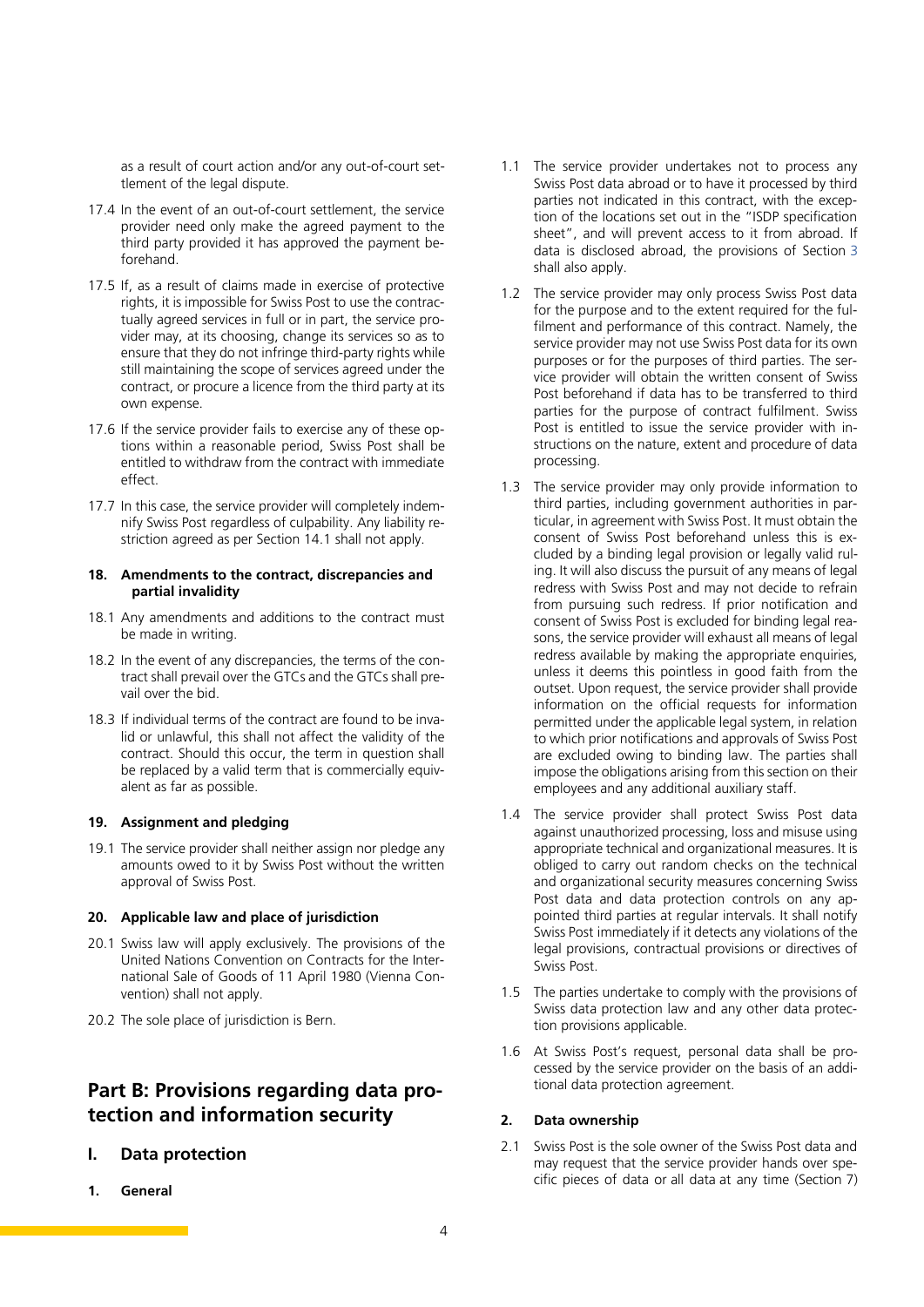<span id="page-4-0"></span>without the service provider having any right of retention. The service provider irrevocably waives any rights of retention to Swiss Post's data.

### **3. Data disclosure abroad**

- 3.1 If, by way of exception and with the express consent of Swiss Post, data is disclosed in the EU/EEA with an adequate level of data protection (FDPIC list of countries with an adequate level of protection for natural persons), the personal data shall be processed by the service provider in accordance with Section [1.6](#page-3-0) on the basis of an additional data protection agreement.
- 3.2 If, by way of exception and with the express consent of Swiss Post, data is disclosed outside Switzerland and the EU/EEA, the personal data shall be processed by the service provider in accordance with Section 1.6 on the basis of an additional data protection agreement and additional assurances from the service provider in accordance with Swiss Post's requirements.

# **II. Information security**

#### **1. Applicable standards**

1.1 Information security standards ISO/IEC 27002/27017/27018 and 27701 shall be binding for both the development and the operation of IT applications and systems with which Swiss Post's data is processed as well as for OWASP Top 10 web and non-web applications. The service provider is obliged to adhere to these standards throughout the entire term of the contract. It shall impose this obligation on its staff members and all relevant third parties engaged for the purpose of performing the contractual services.

# **2. Audit and inspection rights**

- 2.1 Swiss Post may examine audit, inspection and safety reports that are available from the service provider and its third parties and relate to the service provision at any time, in order to verify compliance with the contract concerned or the progress made in implementing the service provider's promised technical and organizational measures (hereinafter TOMs).
- 2.2 If the documents examined do not provide an adequate assessment of the implementation of the TOMs, either Swiss Post itself or specialists engaged for this purpose may investigate the extent to which the TOMs are being implemented at the premises of the service provider and its third parties at any time, unimpeded and with the cooperation of the service provider/third party.
- 2.3 The service provider and/or third party shall grant Swiss Post unrestricted information, access and inspection rights. Each party shall bear its own costs.
- 2.4 Any defects identified in the course of an inspection or audit shall be remedied at the service provider's expense based on how serious they are.

#### **3. Involvement of third parties**

3.1 The subcontractors (third parties) listed in the "ISDP specification sheet" may be engaged for the purpose of fulfilling this contract.

#### **4. Server and backup locations/access points**

- 4.1 The service provider's servers and backups are located exclusively in the data centers listed in the "ISDP specification sheet".
- 4.2 The aforementioned server locations shall only be accessed from the access points listed in the "ISDP specification sheet".
- 4.3 Any change to a server or backup location or access point must be reported to Swiss Post at least six months in advance. Swiss Post is free either to agree to the change or to terminate the contract.
- 4.4 Changes to a server or backup location or access point made without Swiss Post's consent may constitute a violation of confidentiality obligations and could be sanctioned in accordance with the provisions on confidentiality.

# **5. Transfer of data**

5.1 Swiss Post shall transfer to the service provider the Swiss Post data required in order to provide the service in a suitable jointly agreed format.

# **6. Data backup**

- 6.1 To guarantee the integrity and availability of the data being processed, the service provider shall operate an infrastructure that offers an adequate level of performance. The service provider shall take suitable precautions against data loss, prevent unauthorized to Swiss Post's data by third parties and monitor both the server platform and the data being processed. Swiss Post's access details stored on the server shall be protected against unauthorized access by means that correspond to the current threat situation.
- 6.2 The service provider shall perform regular backups and restore tests.

# **7. Return of data**

- 7.1 The service provider shall also give Swiss Post read-only access at least to the SaaS solution and to Swiss Post data so it can be exported for a period of 30 days following the termination of the contract, and with no additional remuneration. This access must also be granted for as long as Swiss Post requires if it states that Swiss Post data is either not readable or incomplete, or if the data should not be deleted for other exceptional reasons. The service provider cannot refuse to grant exceptional extended access under these circumstances without good reason.
- 7.2 Furthermore, Swiss Post shall be granted exceptional extended access for between one and three additional months for the purposes of carrying out a migration